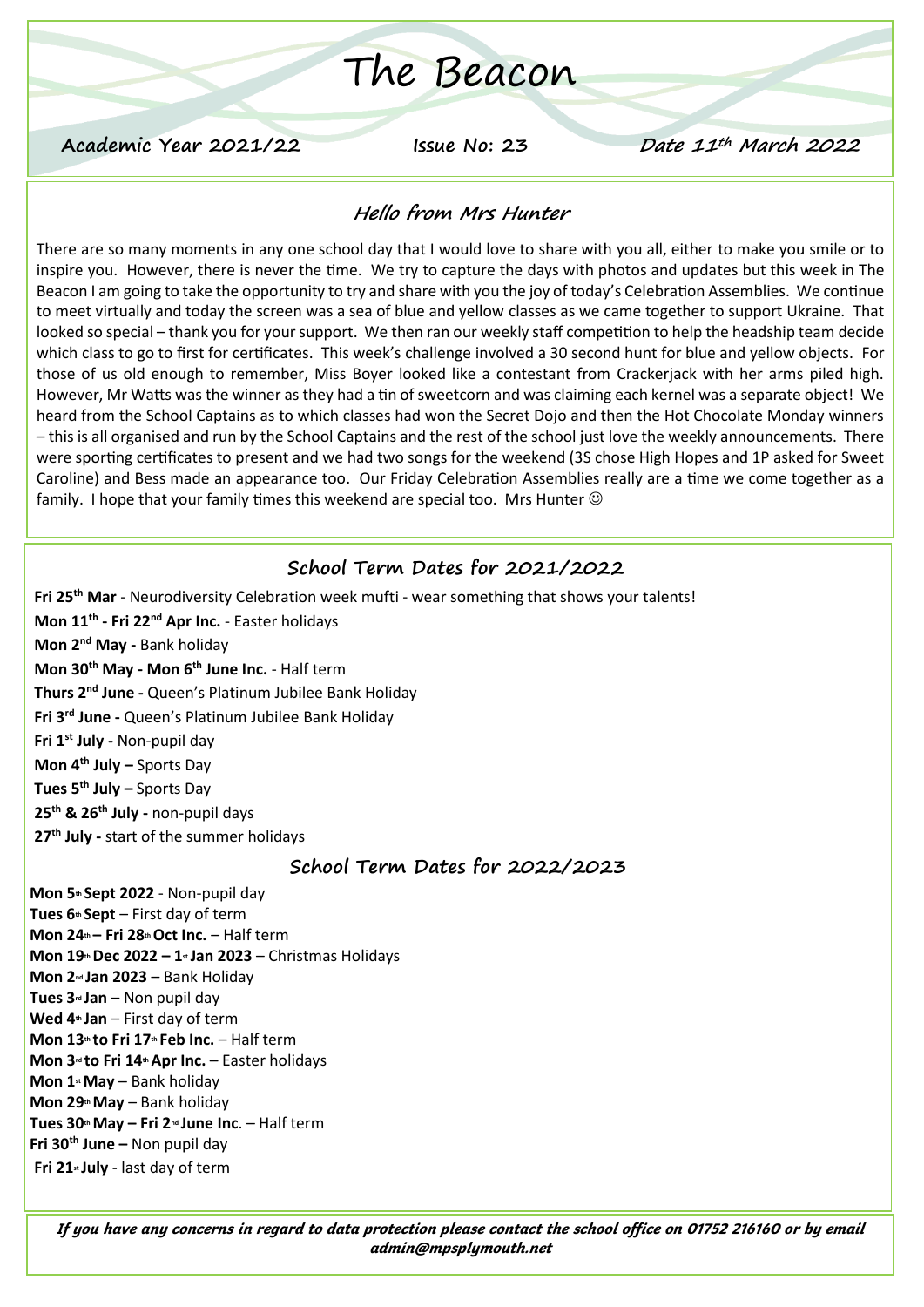

### **Central Park Hub Fit & Fed Project 2022**

Dear Parent/Carers,

Argyle Community Trust is delighted to be working in partnership with Plymouth City Council Sports Development unit again by holding the fit and fed project during the Easter holidays from Monday 11<sup>th</sup> April to Thursday 14<sup>th</sup> April & Tuesday 19<sup>th</sup> April to Friday 22<sup>nd</sup> April at Central Park Hub, who are eligible for benefit related free school meals. The days will run from 9am until 3pm and will consist of a variety of different sporting activities and will include some nutritional activities where the children will spend some time learning about the importance of a healthy lifestyle. Children who attend the course will be provided with lunch each day however it is recommended that children bring plenty of fluids with them which can be taken outside when participating in the sporting activities.

Spaces are strictly limited to 45 spaces per day and will be offered on a first come first serve basis. Please could we ask parents to only book onto the days in which the children will be attending to allow us to offer these spaces out to other children who are eligible.

If you would like your child/children to take part in the day/days please book by visiting the following link: https://argylecommunitytrust.co.uk/our-regions/regional-coursebookings/fit-fed/.

All Children who attend the course will need a parent/carer to sign them in and out, coaches will not let the children leave without obtaining a signature so please expect a phone call if you haven't signed your child out. Children will need to bring suitable clothing and footwear including a coat if its raining.

All of our coaches are DBS checked, hold a suitable coaching qualification and have Emergency First Aid training. If you have any further questions please don't hesitate to contact me on Dom.Luongo@pafc.co.uk.

Kind Regards, Dom Luongo **Argyle Community Trust** 



community@pafc.co.uk | Company Number 06797988. Registered in England and Wales